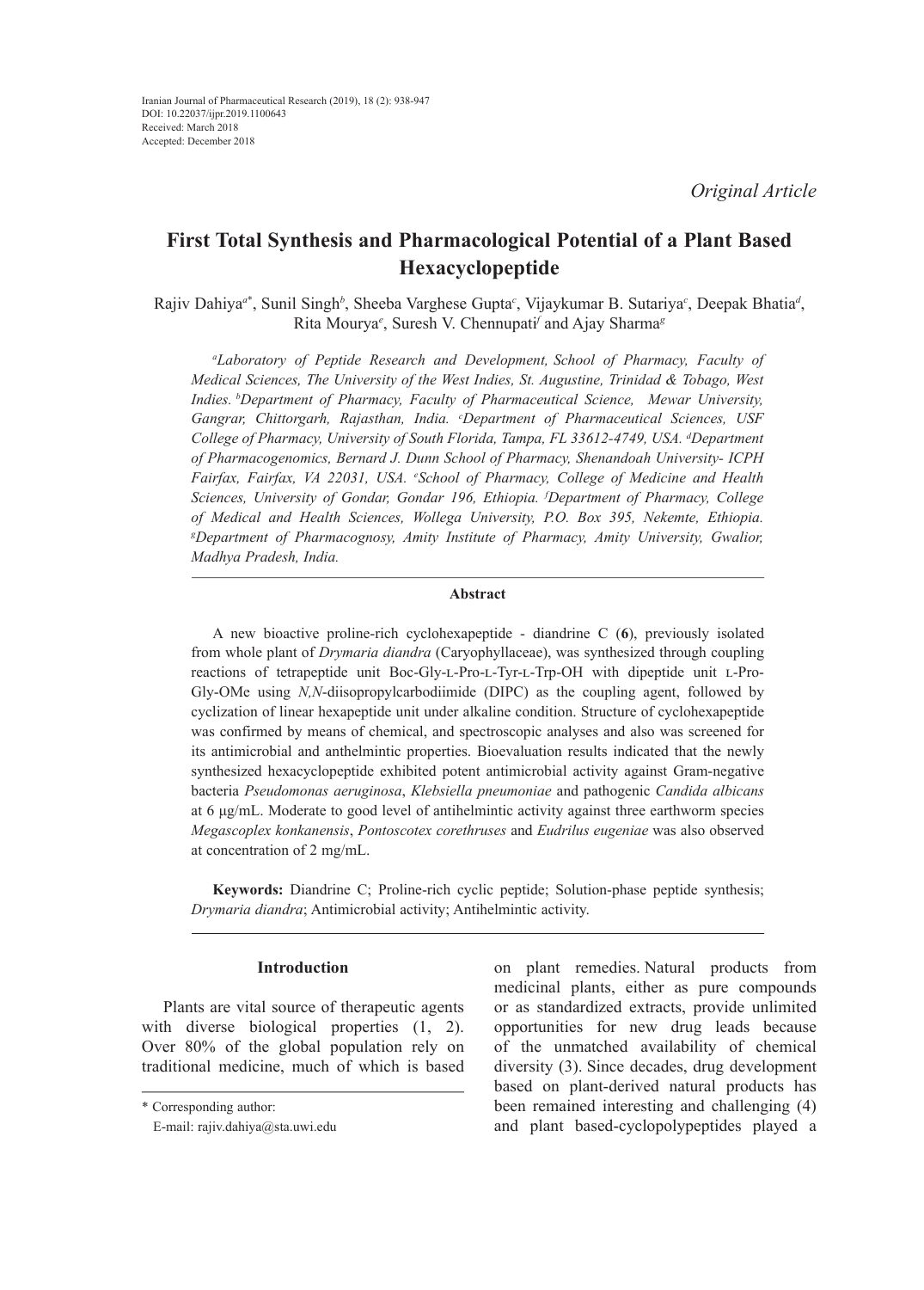vital role in drug design and has provided significant promise for future endeavours (5). They have complex structures with modified amino acid moieties and are associated with a number of pharmacological activities including antifungal, tyrosinase inhibitory, antiinflammatory, antimalarial, protease inhibitory, anthelmintic, and antineoplastic activity (6-12). Diandrines are glycine and prolinerich cyclopolypeptides consisting of 6-8 amino acid units, existing as stable conformational isomers. Diandrines are isolated from the methanolic extract of Formosan *Drymaria diandra* (13). These compounds are known for their selective inhibitory effect on collageninduced platelet aggregation*.* Researchers were unable to investigate the biological properties of cyclopeptides in detail due to availability of only minute quantities of cyclopeptides from natural resources.

Keeping in view the array of bioactivities possessed by proline-rich peptides and other cyclooligopeptides (5, 14) and further, in continuation of efforts of our research unit (15-17) for synthesizing cyclopolypeptides of biological interest in quantitative yield, this study was directed toward an effective solution-phase synthesis with good yield, along with structure elucidation and screening of hexacyclopeptide - diandrine C for antibacterial, antifungal, and anthelmintic potential.

#### **Experimental**

*Chemistry* 

l-Amino acids, di-*tert*-butylpyrocarbonate (Boc), pentafluorophenol (*pfp*), *N,N*diisopropylcarbodiimide (DIPC) and *N*-methylmorpholine (NMM) were obtained from Spectrochem Limited, Mumbai, India. IR spectra were recorded on Shimadzu 8700 Fourier transform infrared spectrophotometer using a thin film supported on KBr pellets for hexacyclopeptide and  $CHCl<sub>3</sub>$  as solvent for intermediate semisolids. <sup>1</sup>H-NMR and <sup>13</sup>C-NMR spectra were recorded on Bruker AC NMR spectrometer  $(300 \text{ MHz})$  using CDCl<sub>3</sub> as solvent and tetramethylsilane (TMS) as internal standard. Mass spectra were recorded on Jeol JMS DX 303 Mass spectrometer operating at

70 eV. Elemental analysis of all compounds was performed on Elementar vario EL III. Purity of all the compounds was checked by TLC on precoated silica gel G plates.

## *General method for the synthesis of dipeptide units (1-3)*

Amino acid methyl ester hydrochloride (0.01 mol) was dissolved in chloroform (20 mL). Triethylamine (TEA, 2.8 mL, 0.021 mol) was added to above solution at  $0^{\circ}$ C and resulting reaction mixture was stirred for 15 min. To this, another mixture of Boc-amino acid (0.01 mol) in chloroform (20 mL) and DIPC (1.26 g, 0.01 mol) was added with stirring. After 24 h, the final reaction mixture was filtered and the filtrate was washed with 5% NaHCO, and saturated NaCl solutions. The organic layer was dried over anhydrous  $\text{Na}_2\text{SO}_4$ , filtered, and evaporated in vacuum. The crude product was recrystallized from a mixture of chloroform and petroleum ether.

*tert-butyloxycarbonyl-glycyl-l-proline methyl ester (1)*

Semi-solid mass, yield 79.4%,  $R_f$  - 0.79 (CHCl<sub>3</sub>:MeOH (7:3, *v*/*v*).

IR (CHCl3 ): *v* 3125 (*m*, -NH str, amide), 2999, 2994 (*m*, -CH str, cyclic CH<sub>2</sub> and CH), 2929 (*m*, -CH str, asym, CH<sub>2</sub>), 2845 (*m*, -CH str, sym, CH<sub>2</sub>), 1754 (*s*, -C=O str, ester), 1672, 1635 (*s*, -C=O str, 3° and 2° amide), 1535 (*m*, -NH bend, 2° amide), 1392, 1360 (*m*, -CH bend, *t*-butyl group), 1272 (*s*, C−O str, ester) cm-1.

<sup>1</sup>H NMR (CDCl<sub>3</sub>, 300 MHz): δ 6.39 (1H, *br*. *s*, -NH), 4.29-4.26 (1H, *t*, α -H, Pro), 3.75-3.72 (2H, *t*, δ-H's, Pro), 3.62 (3H, *s*, OCH<sub>3</sub>), 3.50-3.48 (2H,  $d, J = 4.8$  Hz, CH<sub>2</sub>, Gly), 2.08-2.02 (2H, *m*, β-H's, Pro), 1.99-1.93 (2H, *m*, γ-H's, Pro), 1.55 (9H, *s*, *t*-butyl group) ppm.

Found: C, 54.52; H, 7.77; N, 9.76;  $C_{13}H_{22}N_2O_5$ requires C, 54.53; H, 7.74; N, 9.78%.

# *tert-butyloxycarbonyl-l-tyrosinyl-ltryptophan methyl ester (2)*

Semisolid mass, yield  $71.5\%$ , R<sub>f</sub> - 0.87 (CHCl3 : MeOH (7:3, *v/v*).

IR (CHCl3 ): *v* 3473 (*m*, -NH str, indole ring), 3379 (*m*, -OH str, Tyr), 3077-3069 (*w*, -CH str, aromatic rings), 2852, 2848 (*m*, -CH str, sym,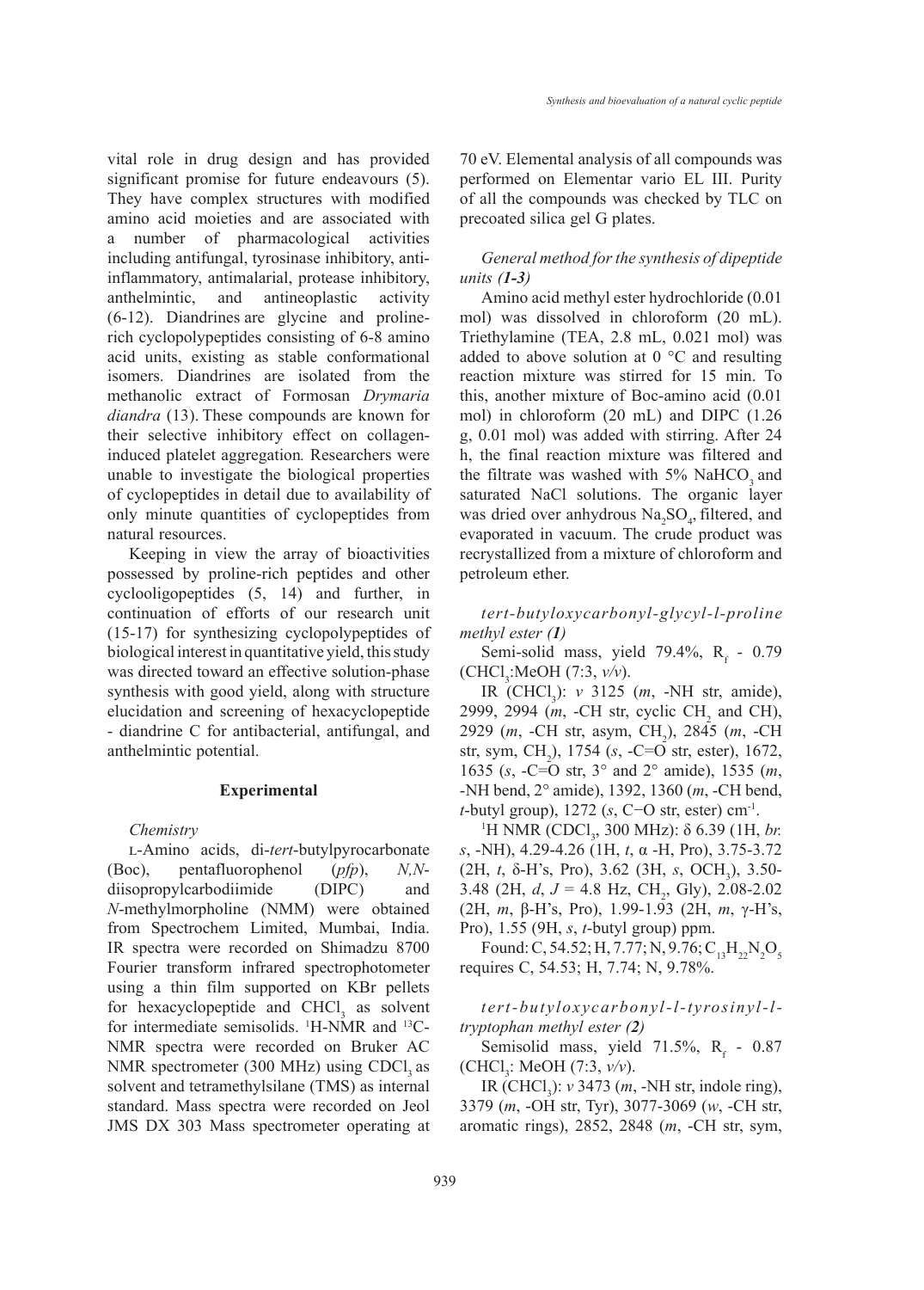CH2 ), 1751 (*s*, -C=O str, ester), 1639, 1635 (*s*, -C=O str, 2° amide), 1558, 1552, 1423-1419 (*m*, skeletal bands, aromatic rings), 1535-1531 (*m*, -NH bend, 2° amide), 1390, 1365 (*m*, -CH bend, *t*-butyl group), 1269 (*s*, C−O str, ester), 714-709, 698, 692 (*s*, -CH bend, oop, aromatic rings)  $cm^{-1}$ .

<sup>1</sup>H NMR (300 MHz, CDCl<sub>3</sub>): δ 7.53-7.51 (1H, *d*, *J* = 7.75 Hz, α-H, indole ring), 7.45 (2H, *br. s*, -NH, indole ring and -OH, Tyr), 7.33-7.29 (2H, *dd*, *J* = 8.6, 4.9 Hz, *m*-H's, Tyr), 7.16-7.09 (3H, *m*, δ-ζ-H's, indole ring), 7.05-7.03 (1H, *d*, *J* = 7.3 Hz, γ-H, indole ring), 6.93-6.89 (2H, *dd*, *J* = 8.6, 5.3 Hz, *o*-H's, Tyr), 6.68 (1H, *br. s*, -NH, Trp), 6.65 (1H, *br. s*, -NH, Tyr), 4.89-4.84 (1H,  $q$ ,  $J = 6.1$  Hz,  $\alpha$ -H, Trp), 4.72-4.68 (1H,  $q, J = 7.9$  Hz,  $\alpha$ -H, Tyr), 3.57 (3H, *s*, OCH<sub>3</sub>), 3.25-3.23 (2H, *d*, *J* = 5.5 Hz, β-H's, Tyr), 3.13- 3.11 (2H, *d*, *J* = 5.7 Hz, β-H's, Trp), 1.55 (9H, *s*, *t*-butyl group) ppm.

Found: C, 64.84; H, 6.51; N, 8.75,  $C_{26}H_{31}N_3O_6$ requires C, 64.85; H, 6.49; N, 8.73%.

*tert-butyloxycarbonyl-l-prolyl-l-glycine methyl ester (3)*

Semi-solid mass, yield  $73.8\%$ , R<sub>f</sub> - 0.66 (CHCl3 :MeOH (7:3, *v/v*).

IR (CHCl3 ): *v* 3128 (*m*, -NH str, amide), 2998-2992 (*m*, -CH str, cyclic CH<sub>2</sub> and CH), 2927(*m*, -CH str, asym, CH<sub>2</sub>), 2846 (*m*, -CH str, sym, CH<sub>2</sub>), 1752 (*s*, -C=O str, ester), 1673, 1638 (*s*, -C=O str, 3° and 2° amide), 1536 (*m*, -NH bend, 2° amide), 1390, 1363 (*m*, -CH bend, *t*-butyl group), 1275 (*s*, C−O str, ester) cm-1.

<sup>1</sup>H NMR (CDCl<sub>3</sub>, 300 MHz): δ 6.37 (1H, *br*. *s*, -NH), 4.27-4.24 (1H, *t*, δ-H, Pro), 3.79-3.76 (2H, *t*, δ-H's, Pro), 3.65 (3H, *s*, OCH<sub>3</sub>), 3.51-3.49 (2H, *d*, *J* = 4.7 Hz, CH<sub>2</sub>, Gly), 2.04-1.97 (4H, *m*, β-H's and γ-H's, Pro), 1.53 (9H, *s*, *t*-butyl group) ppm.

Found: C, 54.50; H, 7.75; N, 9.79;  $C_{13}H_{22}N_2O_5$ requires C, 54.53; H, 7.74; N, 9.78%.

*General method for the synthesis of linear tetra/hexapeptide fragments (4, 5)*

A solution of Boc-di/tetrapeptide (0.01 mol) dissolved in 25 mL of *N,N*-dimethylformamide (DMF) was neutralized with 2.21 mL (0.021 mol) of *N*-methylmorpholine (NMM) at 0 °C, followed by stirring of the resulting mixture for 15 min. Dipeptide methyl ester (0.01 mol) was dissolved in 25 mL of DMF and resulting solution with DIPC (1.26 g, 0.01 mol) were added to the above mixture. Stirring was first done for 1 h at 0-5 °C and then, further for 24 h at RT.

The reaction mixture was diluted with an equal amount of water and the semisolid mass obtained was washed with water and purified from a mixture of chloroform and petroleum ether (b.p. 40-60 °C) followed by cooling at 0  $\rm{^{\circ}C}.$ 

*tert-butyloxycarbonyl-glycyl-l-prolyl-ltyrosinyl-l-tryptophan methyl ester (4)*

Semisolid mass, Yield 77.2%,  $R_f$  - 0.49 (CHCl<sub>3</sub>:MeOH (7:3, *v*/*v*).

IR (CHCl<sub>3</sub>): *v* 3475 (*m*, -NH str, indole ring), 3377 (*m*, -OH str, Tyr), 3128-3123 (*m*, -NH str, amide), 3079-3071 (*w*, -CH str, aromatic rings), 2999-2992 (*m*, -CH str, cyclic CH2 and CH), 2929, 2926 (*m*, -CH str, asym, CH<sub>2</sub>), 2850, 2845 (*m*, -CH str, sym, CH<sub>2</sub>), 1751 (*s*, -C=O str, ester), 1668, 1636, 1632 (*s*, -C=O str, 3° and 2° amide), 1559, 1553, 1425-1419 (*m*, skeletal bands, aromatic rings), 1539, 1534 (*m*, -NH bend, 2° amide), 1395, 1363 (*m*, -CH bend, *t*7 butyl group), 1269 (*s*, C−O str, ester), 718-712, 699, 692 (*s*, -CH bend, *oop*, aromatic rings) cm-1.

<sup>1</sup>H NMR (300 MHz, CDCl<sub>3</sub>): δ 7.52-7.50 (1H, *d*, *J* = 7.8 Hz, α-H, indole ring), 7.42 (2H, *br. s*, -NH, indole ring and -OH, Tyr), 7.18-7.09 (3H, *m*, δ-ζ-H's, indole ring), 7.04-7.02 (1H, *d*, *J* = 7.3 Hz, γ-H, indole ring), 6.99-6.95 (2H, *dd*, *J* = 8.6, 4.9 Hz, *m*-H's, Tyr), 6.93 (1H, *br. s*, - NH, Trp), 6.89-6.85 (2H, *dd*, *J* = 8.7, 5.3 Hz, *o*-H's, Tyr), 6.54 (1H, *br. s*, -NH, Tyr), 6.38 (1H, *br. s*, -NH, Gly), 5.01-4.97 (1H, *q*, *J* = 7.9 Hz, α-H, Tyr), 4.46-4.43 (1H, *t*, α-H, Pro), 4.23- 4.19 (1H, *q*, *J* = 6.2 Hz, α-H, Trp), 3.69-3.66 (2H, *t*, δ-H's, Pro), 3.54 (3H, *s*, OCH<sub>3</sub>), 3.51-3.49 (2H,  $d, J = 4.8$  Hz, CH<sub>2</sub>, Gly), 3.26-3.24 (2H, *d*, *J* = 5.7 Hz, β-H's, Trp), 2.93-2.91 (2H, *d*, *J* = 5.6 Hz, β-H's, Tyr), 2.69-2.63 (2H, *m*, β-H's, Pro), 1.96-1.92 (2H, *m*, γ-H's, Pro), 1.51 (9H, *s*, *t*-butyl group) ppm.

Found: C, 62.33; H, 6.49; N, 10.99;  $C_{33}H_{41}N_5O_8$  requires C, 62.35; H, 6.50; N, 11.02%.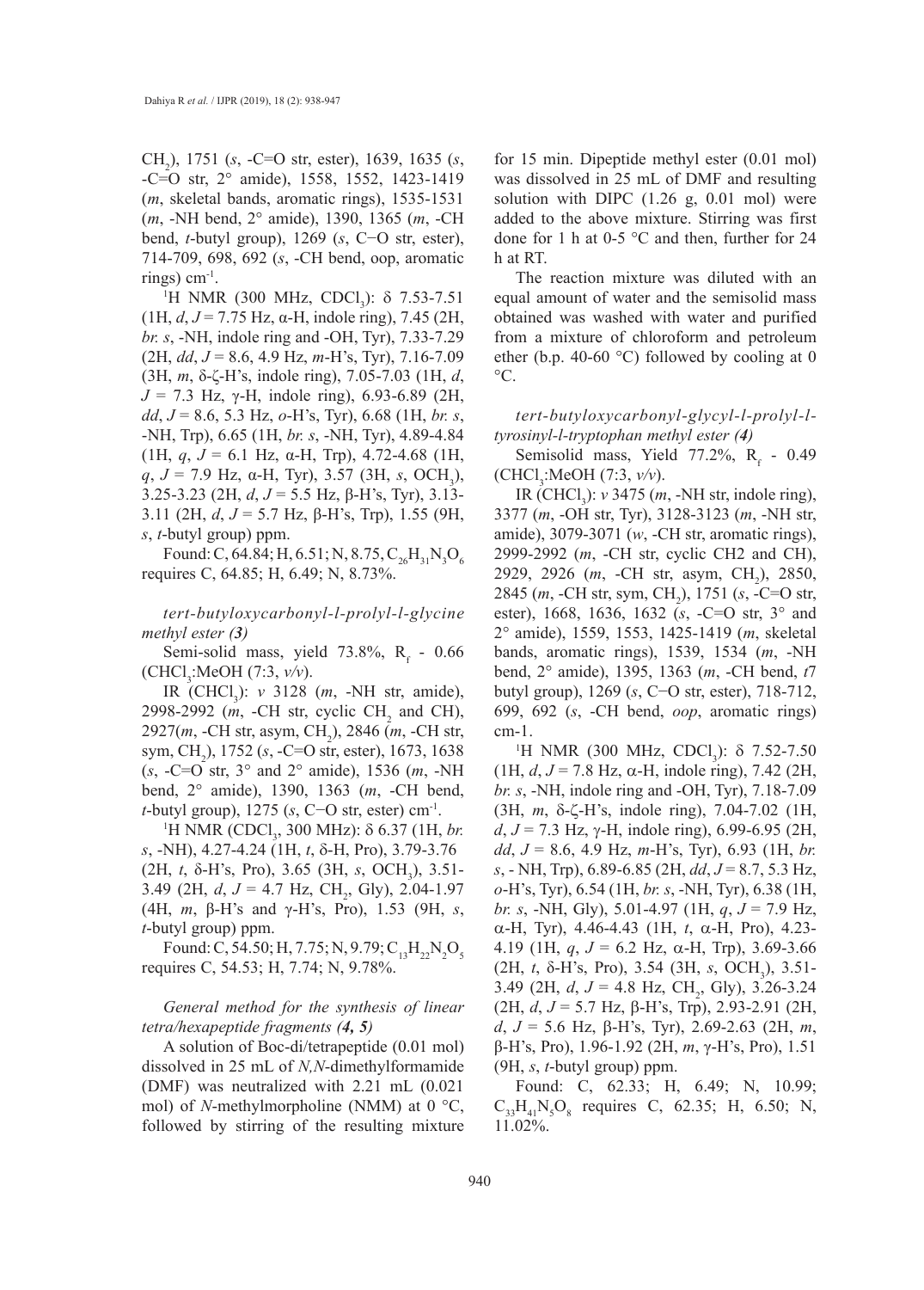*tert-butyloxycarbonyl-glycyl-l-prolyl-ltyrosinyl-l-tryptophanyl-l-prolyl-glycine methyl ester(5)*

Semisolid mass, Yield 81.7%,  $R_f$  - 0.71 (CHCl<sub>3</sub>:MeOH (9:1, *v*/*v*).

IR (CHCl<sub>3</sub>): *v* 3472 (*m*, -NH str, indole ring), 3375 (*m*, -OH str, Tyr), 3129-3122 (*m*, -NH str, amide), 3077-3072 (*w*, -CH str, aromatic rings), 2999, 2997-2991 (*m*, -CH str, cyclic CH<sub>2</sub> and CH), 2929, 2927-2924 (*m*, -CH str, asym, CH<sub>2</sub>), 2849, 2846-2842 (*m*, -CH str, sym, CH<sub>2</sub>), 1753 (*s*, -C=O str, ester), 1672-1668, 1636-1632 (*s*, -C=O str, 3° and 2° amide), 1557-1553, 1427- 1422 (*m*, skeletal bands, aromatic rings), 1537, 1533 (*m*, -NH bend, 2° amide), 1391, 1366 (*m*, -CH bend, *t*-butyl group), 1272 (*s*, C−O str, ester), 719-715, 697, 690 (*s*, -CH bend, oop, aromatic rings) cm-1.

<sup>1</sup>H NMR (300 MHz, CDCl<sub>3</sub>): δ 8.63 (1H, *br. s*, -NH, Gly-2), 7.96 (1H, *br. s*, -NH, Trp), 7.46 (2H, *br. s*, -NH, indole ring and -OH, Tyr), 7.39-7.37 (1H, *d*, *J* = 7.8 Hz, α-H, indole ring), 7.21-7.19 (1H, *d*, *J* = 7.3 Hz, γ-H, indole ring), 7.15-7.08 (3H, *m*, δ-ζ-H's, indole ring), 6.97- 6.93 (2H, *dd*, *J* = 8.7, 4.8 Hz, *m*-H's, Tyr), 6.90-6.86 (2H, *dd*, *J* = 8.7, 5.3 Hz, *o*-H's, Tyr), 6.55 (1H, *br. s*, -NH, Tyr), 6.36 (1H, *br. s*, -NH, Gly-1), 4.83-4.79 (1H,  $q$ ,  $J = 7.8$  Hz,  $\alpha$ -H, Tyr), 4.48-4.43 (2H, *m*, α-H, Trp and α-H, Pro-1), 4.08-4.05 (1H, *t*, δ-H, Pro-2), 4.03-4.01 (2H, *d*,  $J = 4.8$  Hz, CH<sub>2</sub>, Gly-2), 3.71-3.68 (2H, *t*, δ-H's, Pro-1), 3.62 (3H, *s*, OCH<sub>3</sub>), 3.55- 3.53 (2H, *d*, *J*  $= 4.8$  Hz, CH<sub>2</sub>, Gly-1), 3.34-3.31 (2H, *t*,  $\delta$ -H's, Pro-2), 3.21-3.19 (2H, *d*, *J* = 5.7 Hz, β-H's, Trp), 2.95-2.93 (2H, *d*, *J* = 5.6 Hz, β-H's, Tyr), 2.69-2.62 (4H, *m*, β-H's, Pro-1 and Pro-2), 1.98- 1.91 (4H, *m*, γ-H's, Pro-1 and Pro-2), 1.53 (9H,  $s$ , *t*-butyl group) ppm. <sup>13</sup>C NMR (CDCl<sub>3</sub>, 300 MHz): δ 174.7 (C=O, Tyr), 170.2 (C=O, Pro-1), 169.4, 168.7 (2C, C=O, Gly-2 and Gly-1), 162.8 (C=O, Pro-2), 161.4 (C=O, Trp), 155.0 (C=O, Boc) 153.8 (*p*-C, Tyr), 135.5 (α′-C, indole ring), 133.0 (2C, *m*-C's, Tyr), 130.9 (2C, *o*-C's, Tyr), 129.6 (γ-C, Tyr), 128.2 (β′-C, indole ring), 123.9, 122.0 (2C, α-C and ε-C, indole ring), 119.8, 118.3 (2C, δ-C and γ-C, indole ring), 112.4, 109.2 (2C, β-C and ζ-C, indole ring), 79.3 (α-C, Boc), 69.1 (α-C, Pro-2), 58.2 (α-C, Trp), 55.2 (α-C, Pro-1), 52.5 (α-C, Tyr), 50.9  $(OCH<sub>3</sub>)$ , 47.1  $(CH<sub>2</sub>$ , Gly-1), 45.4, 44.0 (2C,

 $\delta$ -C's, Pro-1 and Pro-2), 39.4 (CH<sub>2</sub>, Gly-2), 37.2 (β-C, Tyr), 29.7 (β- C, Pro-1), 28.9 (3C, β-C's, Boc), 27.5 (β-C, Pro-2), 25.5, 24.1 (2C, γ-C's, Pro-2 and Pro-1), 22.9 (β-C, Trp) ppm.

Found: C, 60.85; H, 6.53; N, 12.39;  $C_{40}H_{51}N_7O_{10}$  requires C, 60.82; H, 6.51; N, 12.41%.

*Procedure for the synthesis of cyclic hexapeptide, diandrine C (6)*

In order to carry out the synthesis of cyclopeptide (**6**), linear hexapeptide unit (**5,**  0.005 mol) was deprotected at carboxyl end using LiOH  $(0.18 \text{ g}, 0.0075 \text{ mol})$  to get Boc-Gly*-l-*Pro*-l*-Tyr*-l-*Trp*-l-*Pro-Gly-OH. The deprotected hexapeptide unit (0.005 mol) was now dissolved in CHCl<sub>3</sub> (50 mL) at 0 °C. To the above solution, pentafluorophenol (1.23 g, 0.0067 mol) and DIPC (0.63 g, 0.005 mol) was added and stirred at RT for 12 h. The reaction mixture was filtered and the filtrate was washed with 10% NaHCO<sub>3</sub> solution ( $2 \times 25$  mL) and 5% HCl  $(3 \times 15 \text{ mL})$  to get the corresponding pentafluorophenyl ester Boc-Gly*-l-*Pro*-l-*Tyr*l-*Trp*-l-*Pro-Gly-O-*pfp*. To this compound (0.004 mol) dissolved in chloroform (25 mL), trifluoroacetic acid (TFA, 0.91 g, 0.008 mol) was added, stirred at RT for 1 h, and washed with 10% NaHCO<sub>3</sub> solution ( $3 \times 20$  mL). The organic layer was dried over anhydrous  $\text{Na}_2\text{SO}_4$ to get Gly*-l-*Pro*-l-*Tyr*-l-*Trp*-l-*Pro-Gly-O-*pfp,*  which was dissolved in CHCl<sub>3</sub> (25 mL) and also, TEA (2.8 mL, 0.02 mol) was added. Then, whole content was kept for 1 week time at 0 °C.

This step of cyclization was repeated separately by addition of NMM (2.21 mL, 0.02 mol) and then, by addition of pyridine (1.61 mL, 0.02 mol) to Gly*-l-*Pro*-l-*Tyr*-l-*Trp*-l-*Pro-Gly-O-*pfp*. In all the three cases of cyclization, the reaction mixture was washed with 10% NaHCO<sub>3</sub> and 5% HCl solutions  $(3 \times 25 \text{ mL})$ individually.

The organic layer was dried over anhydrous Na2 SO4 . Finally, chloroform was distilled off and crude cyclized product was crystallized from CHCl<sub>3</sub>/*n*-hexane to get pure cyclo (*glycyll-prolyl-l-tyrosinyl-l-tryptophanyl-l-prolylglycyl)*(**6**).

Pale yellow needles, m.p. 114-115 °C, yield: 2.74 g, 83.2% (NMM), 2.49 g, 75.7% (TEA), 2.27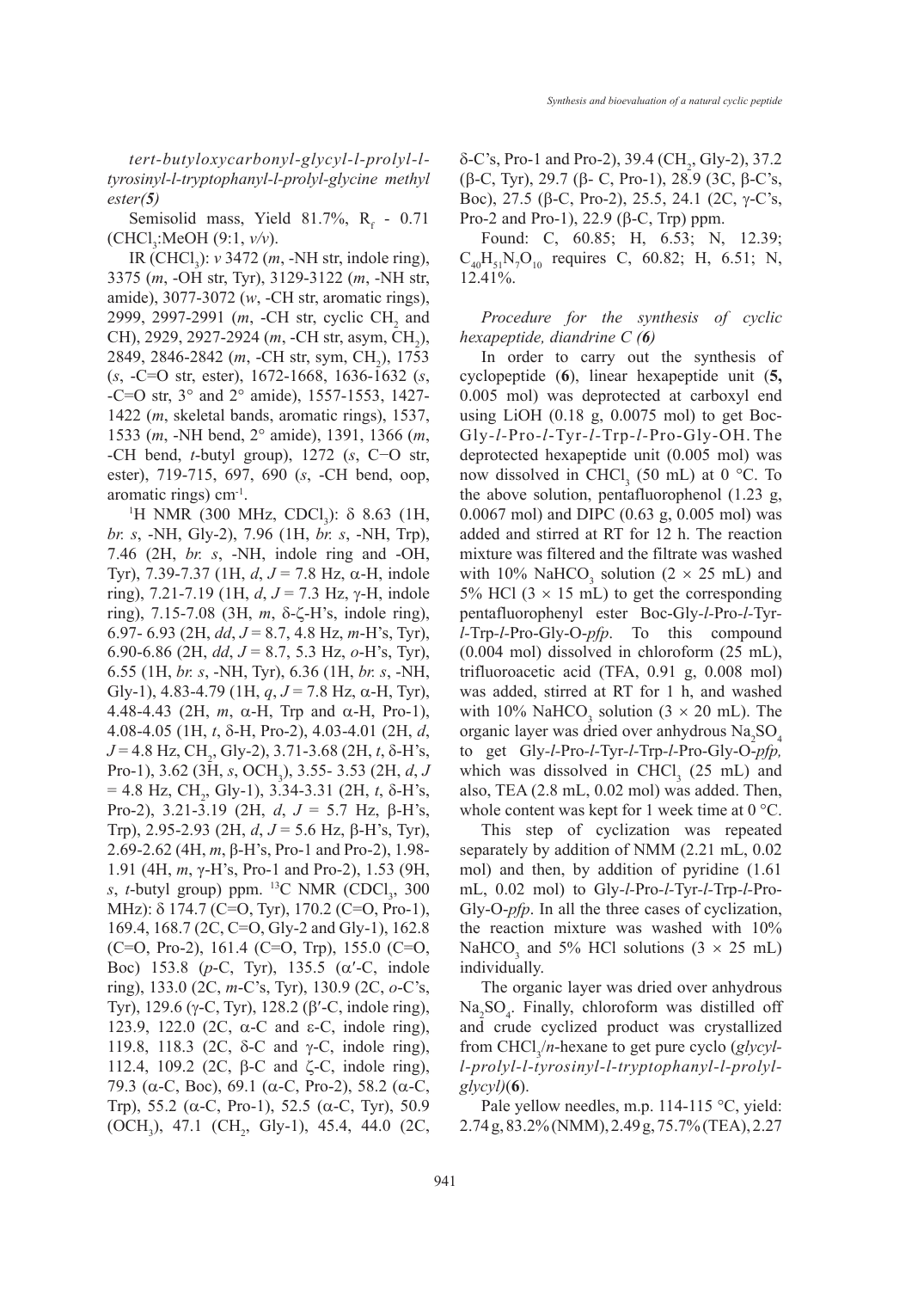g, 68.9% (C<sub>5</sub>H<sub>5</sub>N), [ $\alpha$ ]<sub>D</sub>: +2.1° (+2.2°) (MeOH, c 0.19), R<sub>f</sub> - 0.84 (CHCl<sub>3</sub>:MeOH (9:1, *v*/v).

IR (KBr): *v* 3476 (*m*, -NH str, indole ring), 3372 (*m*, -OH str, Tyr), 3127, 3125-3122 (*m*, -NH str, amide), 3075, 3072 (*w*, -CH str, aromatic rings), 2997, 2994-2989 (*m*, -CH str, cyclic CH2 and CH), 2928, 2925-2922 (*m*, -CH str, asym, CH2 ), 2848-2845, 2842 (*m*, -CH str, sym, CH2 ), 1674, 1669, 1635-1632 (*s*, -C=O str, 3° and 2° amide), 1555-1552, 1425-1421 (*m*, skeletal bands, aromatic rings), 1539, 1535 (*m*, -NH bend, 2° amide), 721-717, 695- 689 (*s*, -CH bend, *oop*, aromatic rings) cm-1.

<sup>1</sup>H NMR (300 MHz, CDCl<sub>3</sub>): δ 9.85 (1H, *br. s*, -NH, Tyr), 9.16 (1H, *br. s*, -NH, Gly-2), 7.65 (1H, *br. s*, -NH, Trp), 7.42 (2H, *br. s*, -NH, indole ring and -OH, Tyr), 7.41-7.39 (1H, *d*, *J*  = 7.8 Hz, α-H, indole ring), 7.25-7.23 (1H, *d*, *J* = 7.3 Hz, γ-H, indole ring), 7.16-7.07 (3H, *m*, δ-ζ-H's, indole ring), 6.99-6.95 (2H, *dd*, *J*  = 8.6, 4.8 Hz, *m*-H's, Tyr), 6.92-6.88 (2H, *dd*, *J* = 8.7, 5.3 Hz, *o*-H's, Tyr), 6.26 (1H, *br. s*, -NH, Gly-1), 5.78-5.74 (1H, *q*, *J* = 6.2 Hz, α-H, Trp),5.31-5.29 (2H,  $d, J = 4.7$  Hz, CH<sub>2</sub>, Gly-2), 4.23-4.19 (1H, *q*, *J* = 7.8 Hz, α-H, Tyr), 3.96-  $3.94$  (2H,  $d, J = 4.8$  Hz, CH<sub>2</sub>, Gly-1),  $3.91 - 3.86$ (2H, *m*, α-H's, Pro-1 and Pro-2), 3.27-3.21 (4H, *m*, δ-H's, Pro-1 and Pro-2), 2.90-2.88 (2H, *d*, *J* = 5.7 Hz, β-H's, Trp), 2.69-2.63 (4H, *m*, β-H's,Pro-1 and Pro-2), 2.61-2.59 (2H, *d*, *J* = 5.7 Hz, β-H's, Tyr), 1.88-1.79 (4H, *m*, γ-H's, Pro-1 and Pro-2) ppm.  $^{13}C$  NMR (CDCl<sub>3</sub>, 300 MHz): δ 173.2, 172.9 (2C, C=O, Tyr and Pro-2), 171.2, 169.9 (2C, C=O, Pro-1 and Trp), 164.8, 163.2 (2C, C=O, Gly-2 and Gly-1), 154.0 (*p*-C, Tyr), 136.7 (α′-C, indole ring), 133.9 (γ-C, Tyr), 130.2 (2C, *o*-C's, Tyr), 128.7 (2C, *m*-C's, Tyr), 126.7 (β′-C, indole ring), 125.5, 125.9 (2C, α-C and ε-C, indole ring), 120.4, 118.9 (2C, δ-C and γ-C, indole ring), 111.8, 110.3 (2C, β-C and ζ-C, indole ring), 65.4 (α-C, Pro-2), 58.0 (α-C, Pro-1), 57.5 (α-C, Trp), 52.8 (α-C, Tyr), 49.7 (CH<sub>2</sub>, Gly-1), 49.1, 47.0 (2C, δ-C's, Pro-2 and Pro-1), 42.4 (CH<sub>2</sub>, Gly-2), 37.7 (β-C, Tyr), 33.3 (β-C, Pro-1), 31.5 (β-C, Pro-2), 26.7 (β-C, Trp), 25.0, 23.3 (2C, γ-C's, Pro-2 and Pro-1) ppm.

FAB MS: *m/z* 658.7 (M + H)+ , 630.7 (658.7– CO)<sup>+</sup>, 601.6 (Gly-Pro-Tyr-Trp-Pro)<sup>+</sup>, 573.6  $(601.6{\text -}C O)^+$ , 561.6 (Tyr-Trp-Pro-Gly-Gly)<sup>+</sup>, 533.6 (561.6–CO)+ , 504.5 (Tyr-Trp-Pro-Gly)+ , 476.5 (504.5–CO)+ , 472.5 (Pro-Gly-Gly-Pro-Tyr)<sup>+</sup>, 447.5 (Tyr-Trp-Pro)<sup>+</sup>, 444.5 (472.5–CO)<sup>+</sup>, 419.5 (447.5–CO)+ , 375.4 (Gly-Gly-Pro-Tyr)+ , 350.4 (Tyr-Trp)+ , 347.4 (375.4–CO)+ , 322.4  $(350.4{\text{-}}\text{CO})^+$ , 318.3  $(Gly\text{-}Pro\text{-}Typ\text{-}Top\text{-}Top\text{-}Top\text{-}Top\text{-}Prop\text{-}Prop$ (Pro-Gly-Gly-Pro)+ , 290.3 (318.3–CO)+ , 281.3  $(309.3–CO)^{+}$ , 212.2  $(Pro-Gly-Gly)^{+}$ , 184.2  $(212.2{\text -}CO)^{*}$ , 164.2  $(Tyr)^{*}$ , 159.2  $(C_{10}H_{11}N_{2})^{*}$ , 155.2 (Pro-Gly)<sup>+</sup>, 136.2 (C<sub>8</sub>H<sub>10</sub>NO)<sup>+</sup>, 130.1  $(C_9H_8N)^+$ , 127.2 (155.2–CO)<sup>+</sup>, 116.1  $(C_8H_6N)^+$ , 115.1 (Gly-Gly)<sup>+</sup>, 107.1 (C<sub>7</sub>H<sub>7</sub>O)<sup>+</sup>, 98.1 (Pro)<sup>+</sup>, 93.1 (C<sub>6</sub>H<sub>5</sub>O)<sup>+</sup>, 70.1 (C<sub>4</sub>H<sub>8</sub>N)<sup>+</sup>, 30.0 (CH<sub>4</sub>N)<sup>+</sup>.

Found: C, 62.08; H, 5.97; N, 14.89;  $C_{34}H_{39}N_{7}O_{7}$  requires C, 62.09; H, 5.98; N, 14.91%.

## *Biological activity studies*

Synthesized linear and cyclohexapeptide (**5, 6**) was screened for *in-vitro* antimicrobial activity against Gram-positive bacteria *Staphylococcus aureus (S. aureus),* Gramnegative bacteria *Pseudomonas aeruginosa (P. aeruginosa), Klebsiella pneumoniae* (*K. pneumoniae*) and *Escherichia coli (E. coli),*  dermatophytes *Microsporum audouinii (M. audouinii)*, *Trichophyton mentagrophytes (T. mentagrophytes)*, diamorphic fungi *Candida albicans (C. albicans)* and *Aspergillus niger*  (*A. niger*) at 50-6.25 μg/mL concentration using modified Kirby-Bauer disk diffusion method (18). MIC values of test compounds were determined by tube dilution technique. Gatifloxacin and griseofulvin/amphotericin B were used as reference drugs and DMF/ DMSO were used as control. The results of antimicrobial activity studies are compiled in Table 1.

Compounds **5** and **6** were further screened for antihelmintic activity against earthworms *Eudrilus sp., Megascoplex konkanensis*  and *Pontoscotex corethruses* at 2 mg/mL concentration using Garg's method (19). Tween 80 (0.5%) in distilled water was used as control and mebendazole/piperazine citrate were used as standard drugs. The results of antihelmintic screening are tabulated in Table 2.

The detailed experimental procedures for pharmacological screening are already published in our previous reports (20-24).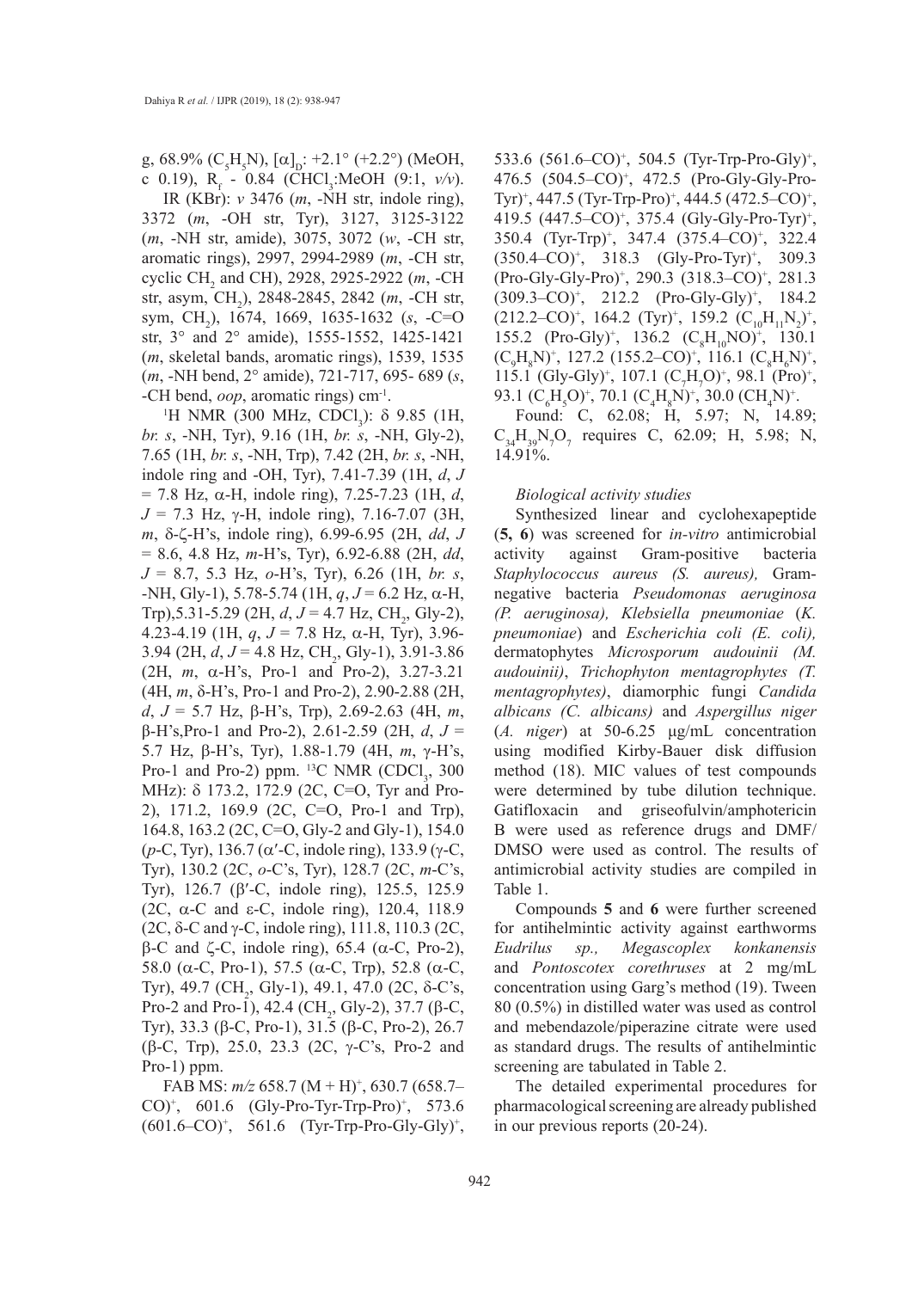| Compd.         | Diameter of zone of inhibition (mm)     |                  |                  |                      |                                      |                 |                                           |                          |  |  |  |
|----------------|-----------------------------------------|------------------|------------------|----------------------|--------------------------------------|-----------------|-------------------------------------------|--------------------------|--|--|--|
|                | <i><b><i>E</i></b>Bacterial strains</i> |                  |                  |                      | <i><b><i>"</i>Fungal strains</b></i> |                 |                                           |                          |  |  |  |
|                | S.<br>aureus                            | K.<br>pneumoniae | Р.<br>aeruginosa | E.<br>coli           | $\mathcal{C}$<br>albicans            | M.<br>audouinii | $\boldsymbol{A}$ .<br>niger               | T.<br>mentagrophytes     |  |  |  |
| 5<br>6         | $15(25)^{a}$                            | 22(6)<br>26(6)   | 19(6)<br>22(6)   | 11(12.5)<br>13(12.5) | 23(6)<br>27(6)                       | 10(6)<br>14(6)  | $\qquad \qquad \overline{\qquad \qquad }$ | 13(6)<br>16(6)           |  |  |  |
| $Control^b$    |                                         |                  |                  |                      |                                      |                 |                                           |                          |  |  |  |
| Gatifloxacin   | 27(6)                                   | 25(6)            | 23(6)            | 20(12.5)             | -                                    |                 |                                           | $\overline{\phantom{a}}$ |  |  |  |
| Griseofulvin   |                                         |                  |                  |                      |                                      | 18(6)           | $\qquad \qquad \overline{\qquad \qquad }$ | 20(6)                    |  |  |  |
| Amphotericin B |                                         |                  |                  |                      | 25(6)                                |                 | 21(12.5)                                  |                          |  |  |  |

**Table 1.** Antimicrobial activity data for linear and hexacyclopeptide (**5**, **6**).

<sup>a</sup>Values in brackets are MIC values (µg /mL); <sup>b</sup>DMF/DMSO.

# *Staphylococcus aureus (S. aureus); Klebsiella pneumoniae (K. pneumoniae); Pseudomonas aeruginosa (P. aeruginosa); Escherichia coli (E. coli); Candida albicans (C. albicans); Microsporum audouinii (M. audouinii); Aspergillus niger (A. niger); Trichophyton mentagrophytes (T. mentagrophytes).*

#### **Results and Discussion**

## *Chemistry*

In order to carry out the synthesis of diandrine C (**6**), the cyclic hexapeptide molecule was split into three dipeptide units Boc-Gly-*l*-Pro-OMe (**1**), Boc-*l*-Tyr-*l*-Trp-OMe (**2**) and Boc*l*-Pro-Gly-OMe (**3**). The required dipeptide units (**1-3**) were prepared by coupling of Bocamino acids *viz.* Boc-Gly, Boc-*l*-Tyr and Boc*l*-Pro with corresponding amino acid methyl ester hydrochlorides such as *l*-Pro-OMe·HCl, *l*-Trp-OMe·HCl and Gly-OMe·HCl employing diisopropylcarbodiimide (DIPC) as coupling agent following by the modified Bodanzsky and Bodanzsky method (25). Ester group of dipeptide (**1**) was cleaved by alkaline hydrolysis with LiOH and amino group of dipeptide (**2**) was deprotected by using trifluoroacetic acid (TFA).

Both the deproptected dipeptides were coupled together using DIPC and *N*-methylmorpholine (NMM), to get the tetrapeptide unit Boc-Gly*l*-Pro-*l*-Tyr-*l*-Trp-OMe (**4**). Similarly, dipeptide unit (**3**) after deprotection at amino end, was coupled with tetrapeptide (**4**) deprotected at carboxyl terminal, to get the linear hexapeptide unit Boc-Gly-*l*-Pro-*l*-Tyr-*l*-Trp-*l*-Pro-Gly- OMe

**Table 2.** Antihelmintic activity data for linear and hexacyclopeptide (**5**, **6**).

|                                 | <i><b><i>Earthworm species</i></b></i> |                          |                                  |                          |                                  |                          |  |  |  |  |
|---------------------------------|----------------------------------------|--------------------------|----------------------------------|--------------------------|----------------------------------|--------------------------|--|--|--|--|
|                                 |                                        | M. konkanensis           |                                  | P. corethruses           | Eudrilus sp.                     |                          |  |  |  |  |
| Compd.                          | Mean<br>paralyzing<br>time $(min)^a$   | Mean death<br>time (min) | Mean<br>paralyzing<br>time (min) | Mean death<br>time (min) | Mean<br>paralyzing<br>time (min) | Mean death<br>time (min) |  |  |  |  |
| 5 <sup>b</sup>                  | $13.57 \pm 0.26$                       | $15.18 \pm 0.34$         | $21.56 \pm 0.23$                 | $24.06 \pm 0.15$         | $16.09 \pm 0.22$                 | $17.57 \pm 0.19$         |  |  |  |  |
| 6 <sup>b</sup>                  | $13.36 \pm 0.37$                       | $14.52 \pm 0.14$         | $20.08 \pm 0.42$                 | $22.46 \pm 0.33$         | $14.13 \pm 0.27$                 | $16.07 \pm 0.46$         |  |  |  |  |
| Control <sup>c</sup>            |                                        |                          |                                  |                          |                                  |                          |  |  |  |  |
| Mebendazole <sup>b</sup>        | $10.52 \pm 0.62$                       | $12.57 \pm 0.49$         | $18.02 \pm 0.58$                 | $19.49 \pm 0.37$         | $11.29 \pm 0.40$                 | $13.37 \pm 0.42$         |  |  |  |  |
| Piperazine citrate <sup>b</sup> | $12.38 \pm 0.49$                       | $13.55 \pm 0.27$         | $19.17 \pm 0.44$                 | $22.17 \pm 0.26$         | $12.45 \pm 0.19$                 | $13.44 \pm 0.36$         |  |  |  |  |

<sup>a</sup>Data are given as mean  $\pm$  SD (n = 3);  $^{\circ}$ c = 2 mg/mL;  $^{\circ}$ 0.5% Tween 80 in distilled water.

# *Megascoplex konkanensis (M. konkanensis); Pontoscotex corethruses (P. corethruses).*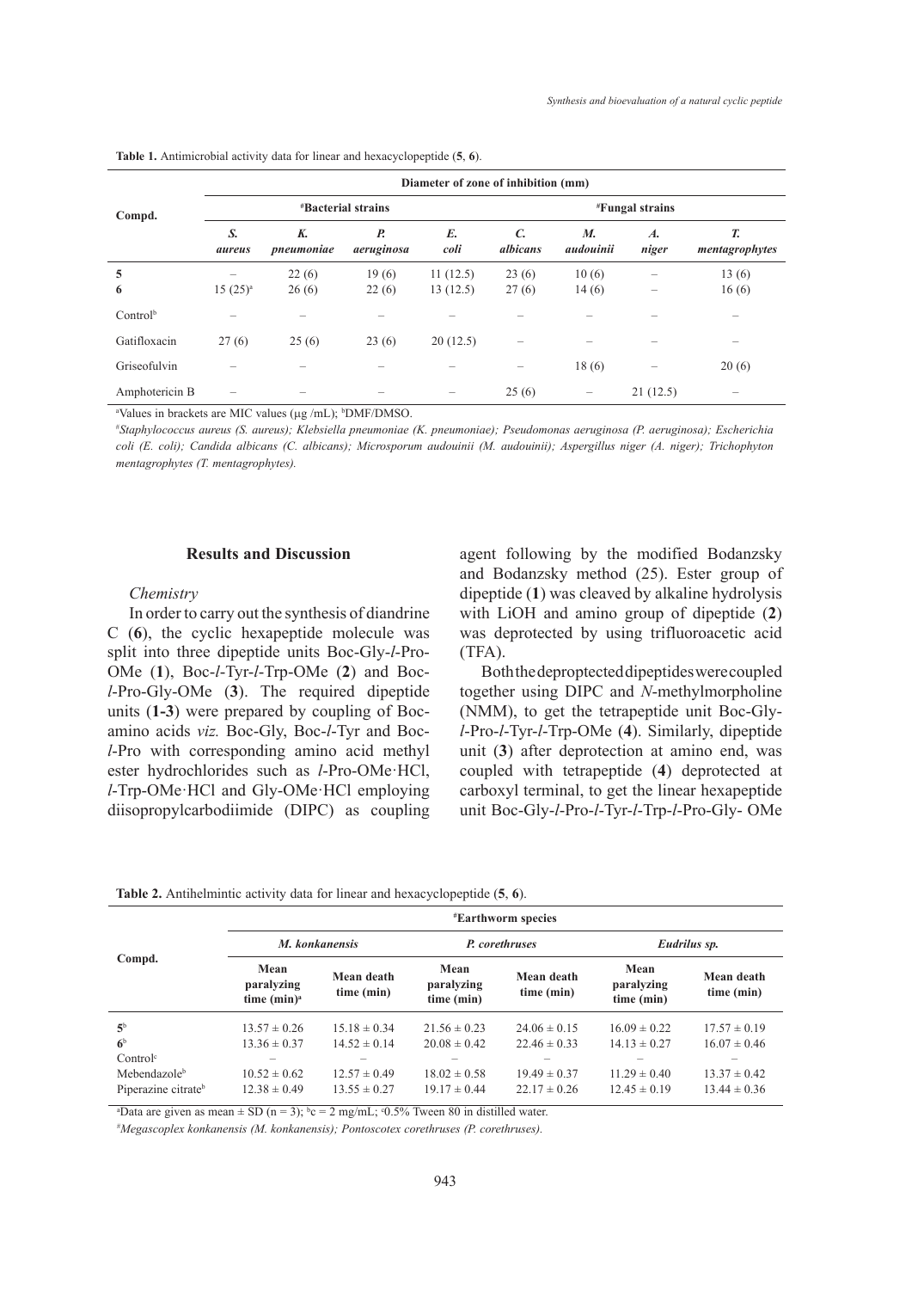

**Figure 1.** Synthetic route for hexacyclopeptide - diandrine C (6).

(**5**). The ester group of linear fragment was removed using LiOH and pentafluorophenyl (*pfp*) ester group was introduced. The Boc-group was removed using TFA and the deprotected linear fragment was now cyclized by keeping the whole contents at  $0^{\circ}$ C for 7 days in the presence of catalytic amount of TEA/NMM/ pyridine to get cyclic product (**6**) (Figure 1).

Synthesis of hexacyclopeptide was accomplished using solution-phase technique of peptide synthesis and structure of synthesized peptide was confirmed using spectral as well as elemental data. Disappearance of absorption bands at 1753, 1272 cm-1 and 1391, 1366 cm<sup>-1</sup> (C=O<sub>str</sub> and C-O<sub>str</sub>, methyl ester group and  $C-H<sub>hend</sub>$ , *t*-butyl group) in FT-IR spectrum

of **6** clearly indicated cyclization of linear hexapeptide unit. This fact was further supported by disappearance of two singlets at *δ* 1.53 and 3.62, corresponding to protons of *tert*-Butyl and methyl ester groups, in 1 H NMR spectrum and disappearance of singlets at *δ* 79.3, 28.9, and 50.9, corresponding to carbon atoms of *tert*-Butyl and methyl ester groups, in 13C NMR spectrum of **6**. Six signals between *δ* 5.78- 3.86 in the proton spectrum of **6** suggested a peptide structure for the synthesized product, with these signals being attributable to the  $\alpha$ protons of all amino acid units. The 1 H NMR spectrum of cyclized product showed presence of four broad singlets between *δ* 9.85-7.65, 6.26 corresponding to the imino protons of the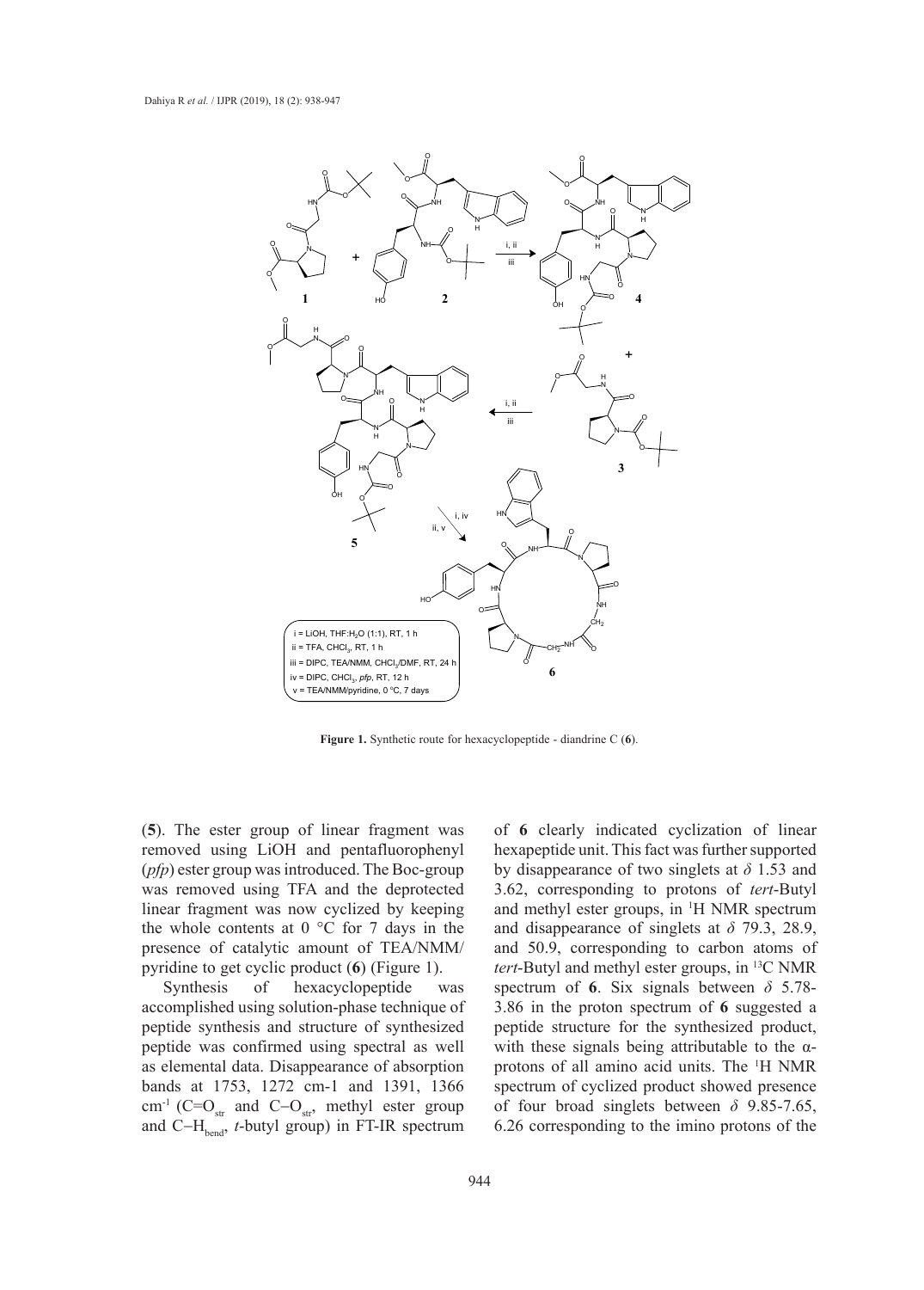

**Other fragments ions:** 130 (Trp), 116 (Trp), 107 (Tyr), 93 (Tyr)

Figure 2. Mass fragmentation pattern for synthesized cyclohexapeptide diandrine C (6).

tyrosine, tryptophan, and two glycine moieties, remaining amino acids being two proline units, indicating similarity of the structure of the newly synthesized cyclohexapeptide with the natural molecule. Moreover, 1 H/13C NMR spectra of the cyclized product **6** showed characteristic peaks confirming the presence of all the 39 protons and 34 carbon atoms. Similar to natural molecule, presence of pseudomolecular ion peak at *m/z* 658 corresponding to the molecular formula  $C_{34}H_{39}N_7O_7$  in mass spectra of 6, along with other fragment ion peaks resulting from cleavage at 'Tyr-Pro', 'Pro-Trp', 'Gly-Gly' and

'Gly-Pro' amide bond levels, showed exact sequence of attachment of all the six amino acid units in a chain (Figure 2). In addition, elemental analysis data of **6** provided C, H,  $N\%$  values ( $\pm 0.02$ ) strictly in accordance to the molecular composition.

The synthesized cyclopeptide exhibited potent activity against pathogenic microbes *P. aeruginosa*, *K. pneumoniae*, *C. albicans,*  and moderate level of activity against dermatophytes at 6 µg/mL, in comparison to reference drugs. However, neither compound **6** nor its linear counterpart **5** dispalyed any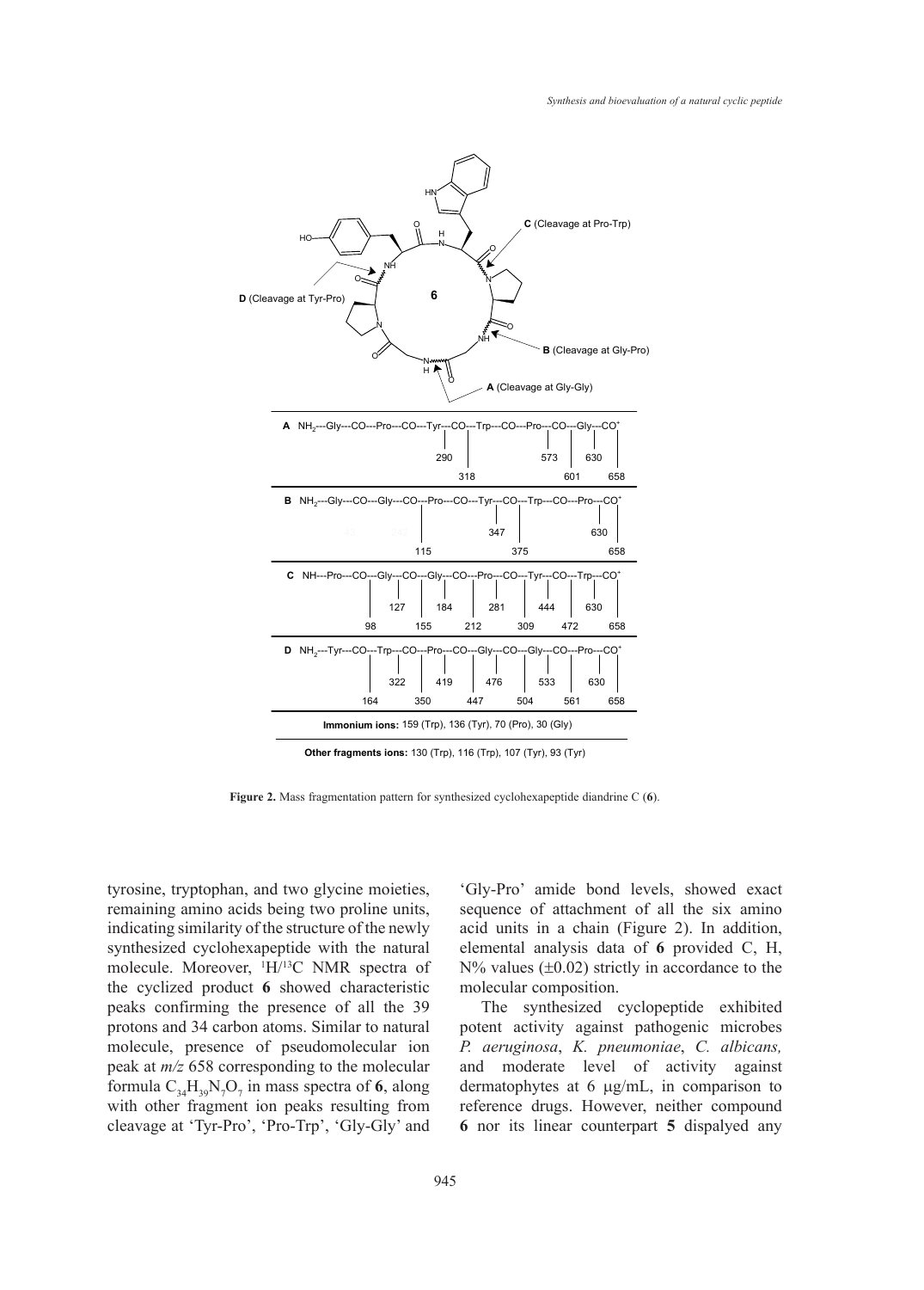sort of bioactivity against *A. niger*. Moreover, compound **6** displayed moderate to good level of antihelmintic activity against *M. konkanensis*, *P. corethruses* and *Eudrilus sp*. at 2 mg/mL, in comparison to standard drugs - mebendazole and piperazine citrate. In addition, the analysis of the pharmacological activity data revealed that hexacyclopeptide **6** displayed a higher bioactivity against pathogenic microbes and earthworms than its linear form **5**, which is due to the fact that cyclization of peptides reduces the degree of freedom for each constituent within the ring and thus substantially leads to reduced flexibility, increased potency, and selectivity of cyclic peptides. Further, inherent flexibility of linear peptide **5** can lead to different conformations which can bind to more than one receptor molecule, resulting in undesirable adverse effects.

#### **Conclusion**

Diandrine C was synthesized in good yield using disconnection strategy. DIPC was found to be a good coupling agent for the synthesis of plant based hexacyclopeptide. The pentafluorophenyl ester was shown to be good ester group for the activation of the acid functionality of the linear hexapeptide unit. Using *N*-methylmorpholine as a base for cyclization of linear hexapeptide unit, maximum yield was obtained. Synthesized cyclopolypeptide showed remarkable activity against Gram-negative bacteria, *Candida* sp. and moderate to good level of antihelmintic activity against three species of earthworms. Gramnegative bacteria were found to be more sensitive towards the linear and cyclohexapeptides in comparison to Gram-positive bacterium. The newly synthesized cyclopeptide **6** may prove to be a good candidate or a lead for future drugs with antimicrobial activity.

#### **References**

- (1) Hohtola A. Bioactive compounds from northern plants. *Adv. Exp. Med. Biol.* (2010) 698: 99-109.
- (2) Christaki E, Bonos E, Giannenas I and Florou-Paneri P. Aromatic plants as a source of bioactive compounds. *Agriculture* (2012) 2: 228-43.
- (3) Sasidharan S, Chen Y, Saravanan D, Sundram KM and Yoga Latha L. Extraction, isolation and

characterization of bioactive compounds from plants› extracts. *Afr. J. Tradit. Complement. Altern. Med.*  (2011) 8: 1-10.

- Potterat O and Hamburger M. Drug discovery and (4) development with plant-derived compounds. *Prog. Drug Res.* (2008) 65: 45-118.
- (5) Tan NH and Zhou J. Plant cyclopeptides. *Chem. Rev.* (2006) 106: 840-95.
- (6) Dahiya R. Cyclopolypeptides with antifungal interest. *Coll. Pharm. Commun.* (2013) 1: 1-15.
- (7) Morita H, Kayashita T, Kobata H, Gonda A, Takeya K and Itokawa H. Pseudostellarins A - C, new tyrosinase inhibitory cyclic peptides from *Pseudostellaria heterophylla*. *Tetrahedron* (1994) 50: 6797-804.
- Wu P, Wu M, Xu L, Xie H and Wei X. Anti-(8) inflammatory cyclopeptides from exocarps of sugarapples. *Food Chem.* (2014) 152: 23-8.
- Linington RG, González J, Ureña LD, Romero LI, (9) Ortega-Barría E and Gerwick WH. Venturamides A and B: Antimalarial constituents of the Panamanian marine cyanobacterium *Oscillatoria* sp. *J. Nat. Prod.* (2007) 70: 397-401.
- (10) Altei WF, Picchi DG, Abissi BM, Giesel GM, Flausino O Jr, Reboud-Ravaux M, Verli H, Crusca E Jr, Silveira ER, Cilli EM and Bolzani VS. Jatrophidin I, a cyclic peptide from Brazilian *Jatropha curcas* L.: Isolation, characterization, conformational studies and biological activity. *Phytochemistry* (2014) 107: 91-6.
- (11) Dahiya R and Singh S. Synthesis, characterization and biological screening of diandrine A. *Acta Pol. Pharm.* (2017) 74: 873-80.
- (12) Pathak D and Dahiya R. Cyclic peptides as novel antineoplastic agents: a review. *J. Sci. Pharm.* (2003) 4: 125-31.
- (13) Hsieh PW, Chang FR, Wu CC, Wu KY, Li CM, Wang WY, Gu LC and Wu YC. Selective inhibition of collagen-induced platelet aggregation by a cyclic peptide from *Drymaria diandra*. *Helv. Chim. Acta* (2004) 87: 57-66.
- Fang WY, Dahiya R, Qin WY, Mourya R and Maharaj (14) S. Natural proline-rich cyclopolypeptides from marine organisms: chemistry, synthetic methodologies and biological status. *Mar. Drugs* (2016) 14: 194.
- (15) Dahiya R and Kaur K. Synthesis and pharmacological investigation of segetalin C as a novel antifungal and cytotoxic agent. *Arzneimittelforschung* (2008) 58: 29-34.
- (16) Dahiya R, Kumar A and Gupta R. Synthesis, cytotoxic and antimicrobial screening of a prolinerich cyclopolypeptide. *Chem. Pharm. Bull.* (2009) 57: 214-7.
- (17) Dahiya R and Singh S. Synthesis, characterization, and biological activity studies on fanlizhicyclopeptide A. *Iran. J. Pharm. Res.* (2017) 16: 1176-84.
- $(18)$  Bauer AW, Kirby WM, Sherris JC and Turck M. Antibiotic susceptibility testing by a standardized single disk method. *Am. J. Clin. Path.* (1966) 45: 493-6.
- (19) Garg LC and Atal CK. Anthelmintic activity of